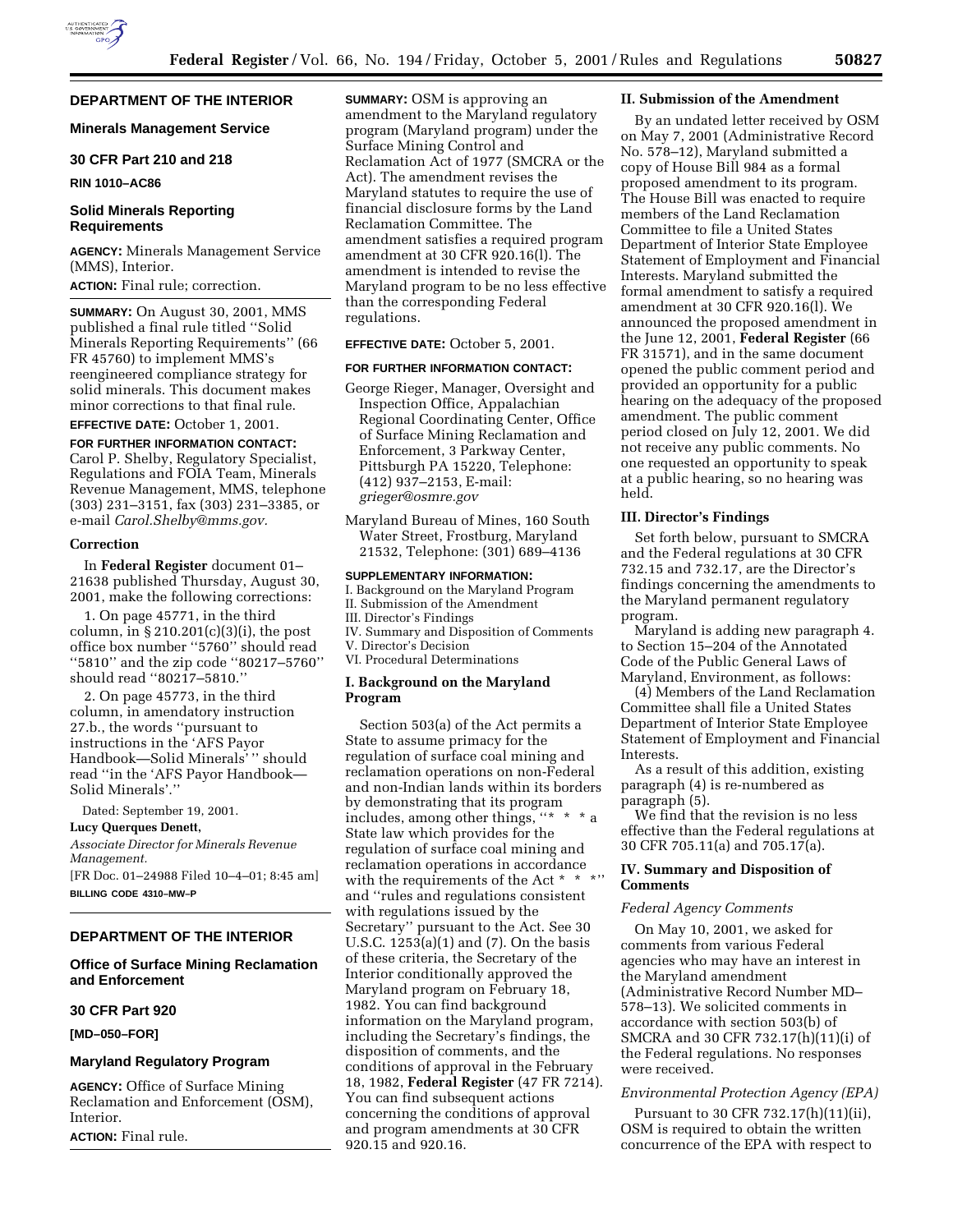those provisions of the proposed program amendment that relate to air or water quality standards promulgated under the authority of the Clean Water Act (33 U.S.C. 1251 *et seq.*) or the Clean Air Act (42 U.S.C. 7401 *et seq.*). The Director has determined that this amendment contains no such provisions and that EPA concurrence is therefore unnecessary. Therefore OSM did not request EPA's concurrence.

### *Public Comments*

No comments were received in response to our request for public comments.

### **V. Directors Decision**

Based on the findings above we are approving the amendments to the Maryland program. We are also removing the required amendment at 30 CFR 920.16(l). We find that good cause exists under 5 U.S.C. 553(d)(3) to make this final rule effective immediately. Section 503(a) of SMCRA requires that the State's program demonstrate that the State has the capability of carrying out the provisions of the Act and meeting its purposes. Making this regulation effective immediately will expedite that process. Maryland's program regarding this action is now consistent with the intent of the Federal regulations. Consistency of State and Federal standards is required by SMCRA.

### **VI. Procedural Determinations**

# *Executive Order 12866—Regulatory Planning and Review*

This rule is exempted from review by the Office of Management and Budget (OMB) under Executive Order 12866.

### *Executive Order 12630—Takings*

This rule does not have takings implications. This determination is based on the analysis performed for the counterpart Federal regulation.

# *Executive Order 13132—Federalism*

This rule does not have federalism implications. SMCRA delineates the roles of the Federal and State governments with regard to the regulation of surface coal mining and reclamation operations. One of the purposes of SMCRA is to ''establish a nationwide program to protect society and the environment from the adverse effects of surface coal mining operations." Section  $503(a)(1)$  of SMCRA requires that State laws regulating surface coal mining and reclamation operations be ''in accordance with'' the requirements of SMCRA, and section 503(a)(7) requires that State programs contain rules and regulations ''consistent with''

regulations issued by the Secretary pursuant to SMCRA.

## *Executive Order 12988—Civil Justice Reform*

The Department of the Interior has conducted the reviews required by section 3 of Executive Order 12988 and has determined that, to the extent allowed by law, this rule meets the applicable standards of subsections (a) and (b) of that section. However, these standards are not applicable to the actual language of State regulatory programs and program amendments since each such program is drafted and promulgated by a specific State, not by OSM. Under sections 503 and 505 of SMCRA (30 U.S.C. 1253 and 1255) and 30 CFR 730.11, 732.15, and 732.17(h)(10), decisions on proposed State regulatory programs and program amendments submitted by the States must be based solely on a determination of whether the submittal is consistent with SMCRA and its implementing Federal regulations and whether the other requirements of 30 CFR parts 730, 731, and 732 have been met.

# *Executive Order 13211—Regulations That Significantly Affect The Supply, Distribution, or Use of Energy*

On May 18, 2001, the President issued Executive Order 13211 which requires agencies to prepare a Statement of Energy Effects for a rule that is (1) considered significant under Executive Order 12866, and (2) likely to have a significant adverse effect on the supply, distribution, or use of energy. Because this rule is exempt from review under Executive Order 12866 and is not expected to have a significant adverse effect on the supply, distribution, or use of energy, a Statement of Energy Effects is not required.

## *National Environmental Policy Act*

Section 702(d) of SMCRA (30 U.S.C. 1292(d)) provides that a decision on a proposed State regulatory program provision does not constitute a major Federal action within the meaning of section 102(2)(C) of the National Environmental Policy Act (NEPA) (42 U.S.C. 4332(2)(C)). A determination has been made that such decisions are categorically excluded from the NEPA process (516 DM 8.4.A).

### *Paperwork Reduction Act*

This rule does not contain information collection requirements that require approval by the Office of Management and Budget under the Paperwork Reduction Act (44 U.S.C. 3507 *et seq.*).

## *Regulatory Flexibility Act*

The Department of the Interior has determined that this rule will not have a significant economic impact on a substantial number of small entities under the Regulatory Flexibility Act (5 U.S.C. 601 *et seq.*). The State submittal which is the subject of this rule is based upon counterpart Federal regulations for which an economic analysis was prepared and certification made that such regulations would not have a significant economic effect upon a substantial number of small entities. Accordingly, this rule will ensure that existing requirements previously promulgated by OSM will be implemented by the State. In making the determination as to whether this rule would have a significant economic impact, the Department relied upon the data and assumptions for the counterpart Federal regulations.

*Small Business Regulatory Enforcement Fairness Act*

This rule is not a major rule under 5 U.S.C. 804(2), the Small Business Regulatory Enforcement Fairness Act. This rule:

a. Does not have an annual effect on the economy of \$100 million.

b. Will not cause a major increase in costs or prices for consumers, individual industries, Federal, State, or local government agencies, or geographic regions.

c. Does not have significant adverse effects on competition, employment, investment, productivity, innovation, or the ability of U.S. based enterprises to compete with foreign-based enterprises. This determination is based upon the fact that the State submittal which is the subject of this rule is based upon counterpart Federal regulations for which an analysis was prepared and a determination made that the Federal regulation was not considered a major rule.

#### *Unfunded Mandates*

This rule will not impose a cost of \$100 million or more in any given year on any governmental entity or the private sector.

#### **List of Subjects in 30 CFR Part 920**

Intergovernmental relations, Surface mining, Underground mining.

Dated: August 7, 2001.

#### **Tim L. Dieringer,**

*Acting Regional Director, Appalachian Regional Coordinating Center.*

For the reasons set out in the preamble, title 30, chapter VII, subchapter T of the Code of Federal